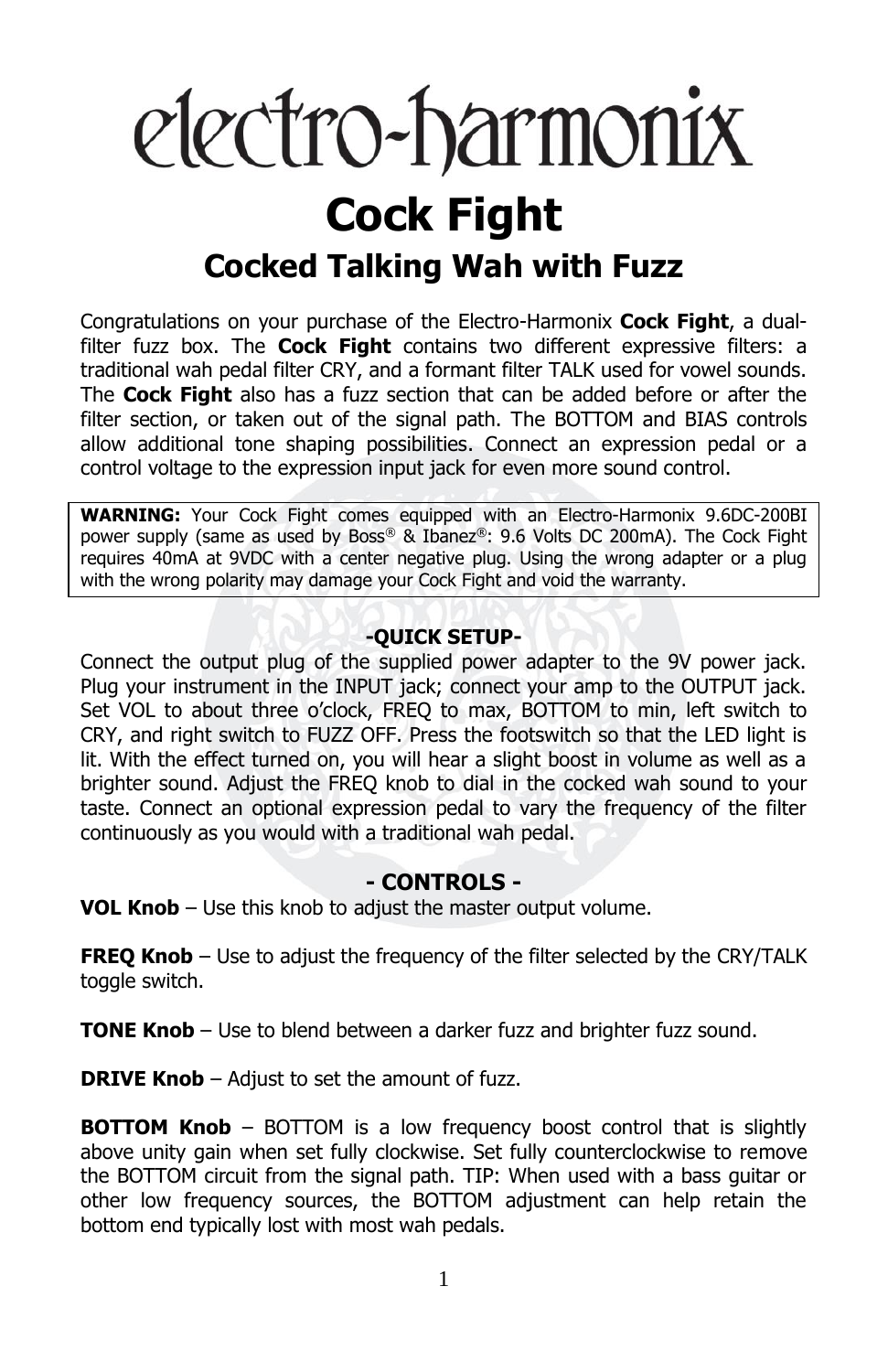**CRY/TALK Toggle Switch** – The UP position selects the CRY setting. CRY simulates the type of filter found in a typical wah pedal circuit. The DOWN position selects the TALK setting. This setting—as its name implies—produces throaty/vocal vowel sounds.

**PRE/FUZZ OFF/POST Toggle Switch** – The PRE position places the fuzz before the filter. Use this position for a vintage Hendrix vibe. FUZZ OFF removes the fuzz from the signal path. The POST position places the fuzz after the filter and yields a more modern sound.

**BIAS Knob** – This knob controls the amount of bias voltage supplied to one of the transistors in the fuzz circuit. Turn the BIAS knob fully clockwise to supply a nominal voltage and create a normal fuzz sound. Turn the bias control down (counterclockwise) to decrease the bias voltage to get the "dying battery" sound. This type of sound is characterized by a decrease in sustain and by notes that get choked off as you play with less force.

**Footswitch & Status LED** – The Footswitch toggles between effect and buffered bypass. The status LED lights when in effect mode.

**INPUT Jack** – This ¼" jack is the audio input for the Cock Fight.

**OUTPUT Jack** – This 1/4" jack is the audio output for the Cock Fight.

**EXP Jack** – The expression/CV input controls the frequency knob. The position of the FREQ knob sets the maximum sweep range of the expression/CV input.

Expression input jack accepts a TRS expression pedal connector or a Tip-Sleeve 0-5V control voltage input. The expression pedal should ideally use a 10k potentiometer with linear taper. It must have the wiper connected to TIP and toe-down connected to RING. Some manufacturers' pedals do not conform to this convention and require a special cable/adaptor to swap RING and TIP. Suggested Expression Pedals: EHX Expression Pedal, M-Audio® EX-P, Moog® EP-2 & EP-3, Roland® EV-5 or Boss® FV-500L.

## **- CHANGING THE BATTERY -**

To change your 9-volt battery, you must remove the 4 screws on the bottom of the Cock Fight. Once the screws are removed, take off the bottom plate and change the battery. **We recommend 9V alkaline batteries**. Please do not touch the circuit board while the bottom plate is off or you risk damaging a component.

**FUZZ ON/OFF Switch –** On the PCB there is a small DIP switch that changes FUZZ OFF to FUZZ THROUGH mode. In FUZZ THROUGH mode the filter section is bypassed and removed from the signal path. In this mode the knobs FREQ, BOTTOM and switch CRY/TALK have no effect on the sound.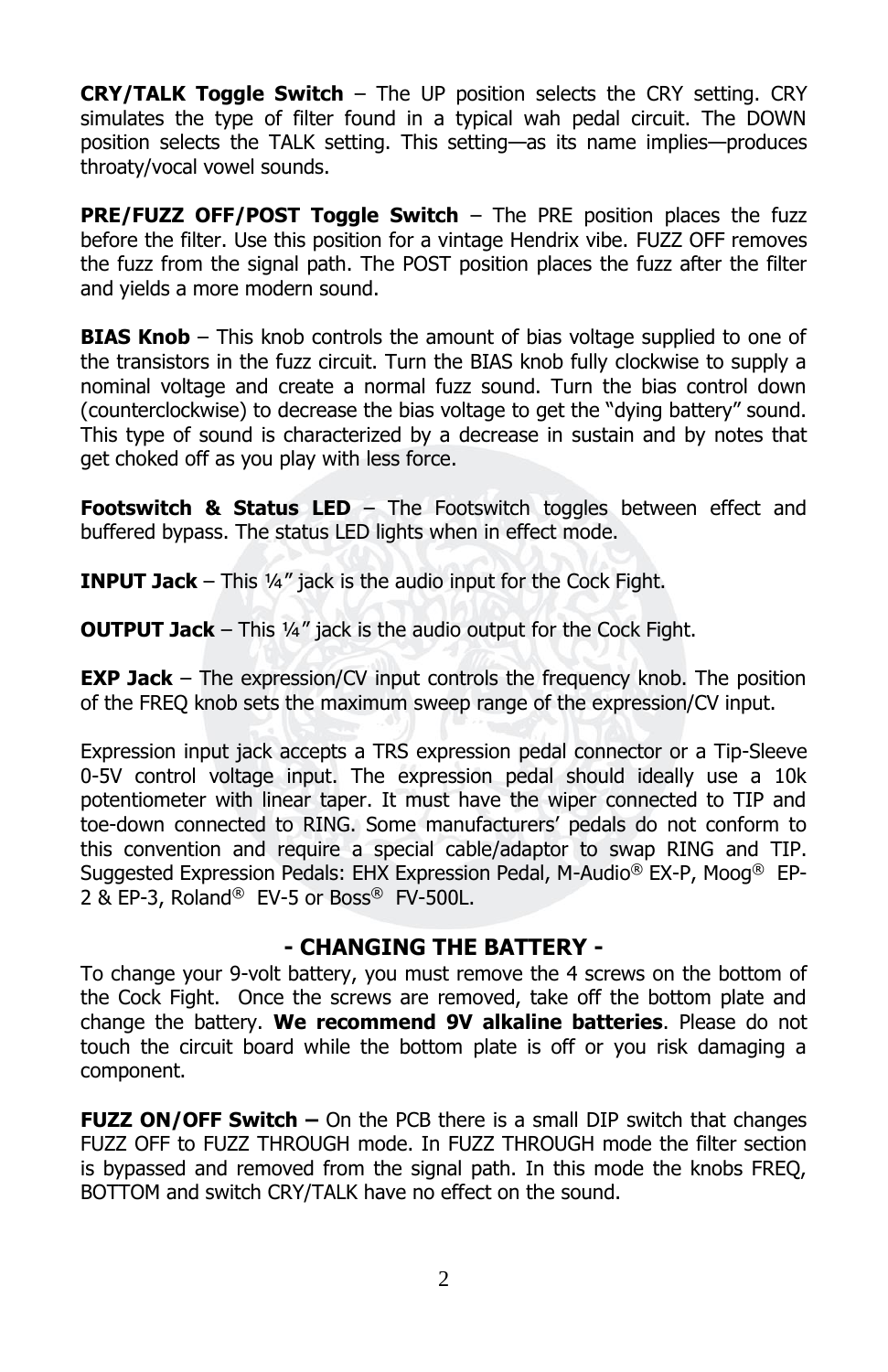#### **-NOTES AND SPECIFICATION-**

- The Cock Fight utilizes a high quality buffered bypass.
- The input impedance is  $2M2\Omega$ .
- The output impedance is  $470\Omega$ .
- The Cock Fights' current draw is 35mA.

## **- WARRANTY INFORMATION -**

Please register online at http://www.ehx.com/product-registration or complete and return the enclosed warranty card within 10 days of purchase. Electro-Harmonix will repair or replace, at its discretion, a product that fails to operate due to defects in materials or workmanship for a period of one year from date of purchase. This applies only to original purchasers who have bought their product from an authorized Electro-Harmonix retailer. Repaired or replaced units will then be warranted for the unexpired portion of the original warranty term.

If you should need to return your unit for service within the warranty period, please contact the appropriate office listed below. Customers outside the regions listed below, please contact EHX Customer Service for information on warranty repairs at info@ehx.com or +1-718-937-8300. USA and Canadian customers: please obtain a **Return Authorization Number** (RA#) from EHX Customer Service before returning your product. Include-with your returned unit-a written description of the problem as well as your name, address, telephone number, email address, RA# and a copy of your receipt clearly showing the purchase date.

#### **United States & Canada**

EHX CUSTOMER SERVICE ELECTRO-HARMONIX c/o NEW SENSOR CORP. 47-50 33RD STREET LONG ISLAND CITY, NY 11101

Tel: 718-937-8300 Email: info@ehx.com

#### **Europe**

JOHN WILLIAMS ELECTRO-HARMONIX UK 13 CWMDONKIN TERRACE SWANSEA SA2 0RQ UNITED KINGDOM

Tel: +44 179 247 3258 Email: electroharmonixuk@virginmedia.com

To hear demos on all EHX pedals visit us on the web at **www.ehx.com** Email us at **info@ehx.com**